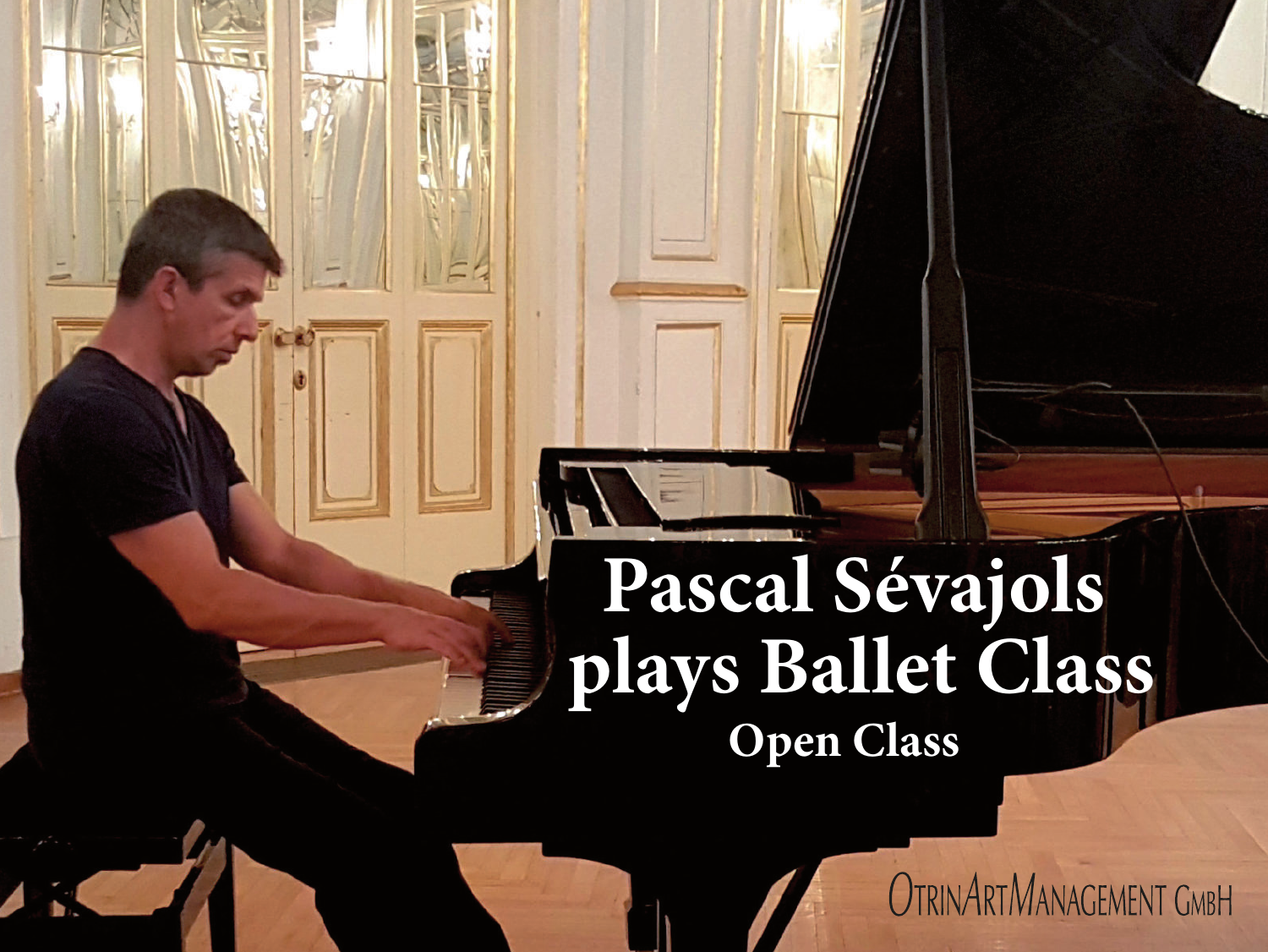### **Pascal Sévajols plays Ballet Class Open Class**

Komposition und Piano **Pascal Sévajols**

Ausführender Produzent **OtrinArtManagement GmbH** www.otrinartmanagement.com

Aufnahmeleitung **Alysson Rocha**

Alle Rechte vorbehalten © OtrinArtManagement GmbH München, 2021

Die CD wurde auf einem Steinway-Flügel aufgenommen

**Wir danken** Bojana Nenadović, Emilie Sévajols und Andreas Kahlenbach

OTRINARTMANAGEMENT GMBH



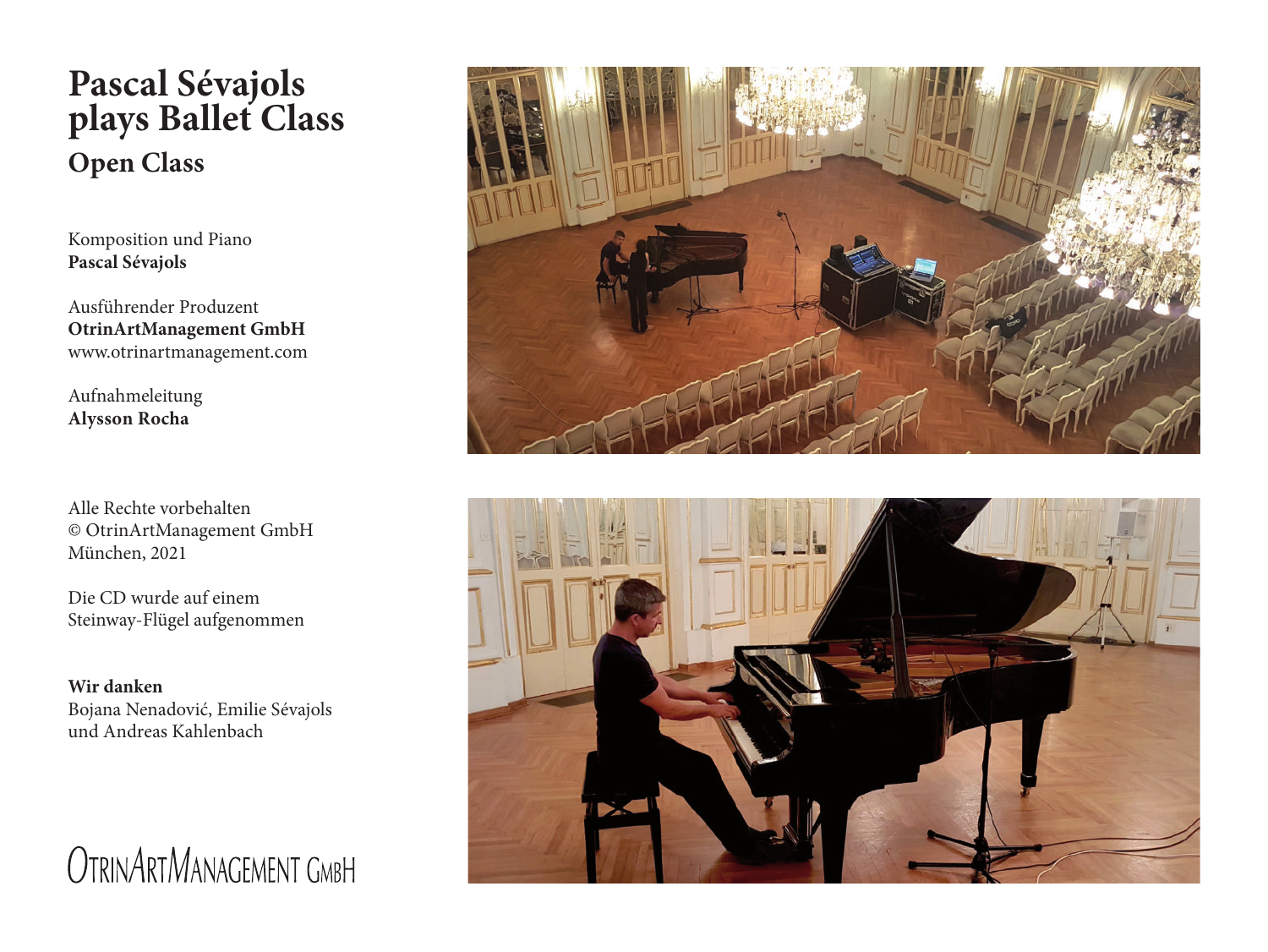## **Pascal Sévajols plays Ballet Class**

**Open Class**

#### **BARRE**

| 1.  | Warm up                            | 4/4 | 16x8 | 3:21 |
|-----|------------------------------------|-----|------|------|
| 2.  | Pliés                              | 4/4 | 16x8 | 3:46 |
| 3.  | Slow Battements tendus             | 4/4 | 12x8 | 2:18 |
|     | $4x8 + 2x8 + 4x8 + 2x8$            |     |      |      |
| 4.  | Battements tendus in 5th           | 4/4 | 12x8 | 1:43 |
|     | $4x8 + 2x8 + 4x8 + 2x8$            |     |      |      |
| 5.  | <b>Fast Battements tendus</b>      | 2/4 | 8x8  | 0:41 |
| 6.  | Battements jetés I.                | 6/8 | 12x8 | 1:28 |
|     | $4x8 + 2x8 + 4x8 + 2x8$            |     |      |      |
| 7.  | Battements jetés II.               | 2/4 | 12x8 | 1:35 |
|     | $4x8 + 4x8 + 2x8 + 2x8$            |     |      |      |
| 8.  | Fast Battements jetés              | 2/4 | 8x8  | 0:42 |
| 9.  | Ronds de jambe à terre             | 4/4 | 8x8  | 2:06 |
| 10. | Battements fondus                  | 3/4 | 12x8 | 2:13 |
|     | $4x8 + 2x8 + 4x8 + 2x8$            |     |      |      |
|     | 11. Battements fondus              | 4/4 | 4x8  | 1:04 |
|     | 12. Battements frappés             | 2/4 | 12x8 | 1:29 |
|     | $4x8 + 2x8 + 4x8 + 2x8$            |     |      |      |
|     | 13. Ronds de jambe en l'air        | 3/4 | 8x8  | 1:18 |
|     | 14. Adagio I.                      | 4/4 | 8x8  | 2:07 |
|     | 15. Adagio II.                     | 3/4 | 8x8  | 1:39 |
|     | 16. Grands battements I.           | 2/4 | 4x8  | 0:51 |
| 17. | Grands battements II.              | 3/4 | 4x8  | 0:39 |
|     | <b>CENTER</b> *two groups          |     |      |      |
| 18. | Battements tendus I.               | 2/4 | 17x8 | 2:23 |
|     | $8x8 + 1x8 + 8x8$                  |     |      |      |
| 19. | Battements tendus II.              | 3/4 | 17x8 | 2:22 |
|     | $8x8 + 1x8 + 8x8$                  |     |      |      |
| 20. | Battements jetés III.              | 2/4 | 8x8  | 1:05 |
|     | manjka 1x8 na koncu                |     |      |      |
| 21. | Battements jetés IV.               | 6/8 | 9x8  | 1:04 |
|     | $4x8 + 1x8 + 4x8$                  |     |      |      |
|     | 22. Battements fondus II.          | 4/4 | 8x8  | 1:56 |
|     | 23. Battements fondus III.         | 3/4 | 8x8  | 1:37 |
| 24. | Adagio III.                        | 3/4 | 9x8  | 2:36 |
|     | $4x8 + 1x8 + 4x8$                  |     |      |      |
| 25. | Adagio IV.                         | 4/4 | 9x8  | 2:31 |
|     | $4x8 + 1x8 + 4x8$                  |     |      |      |
| 26. | Pirouettes Preparation (Tango) 2/4 |     | 8x8  | 1:11 |
|     | 27. Pirouettes (Dancing Valse)     | 3/4 | 8x8  | 1:30 |
|     | 28. Pirouettes (Mazurka)           | 3/4 | 10x8 | 1:43 |
|     | 29. Grandes Pirouettes I.          | 4/4 | 8x8  | 1:20 |
|     |                                    |     |      |      |
|     | 30. Grandes Pirouettes II.         | 3/4 | 10x8 | 1:47 |
| 31. | Tours I.                           | 2/4 | 12x8 | 1:32 |
| 32. | Tours II.                          | 3/4 | 17x8 | 1:45 |

#### **JUMPS** \*two groups **POINTS** 33. Small jumps I. (Allegretto) 2/4 9x8 0:55  $4x8 + 1x8 + 4x8$ 34. Changements de pieds (fast)  $2/4$  8x8 0:31<br>35. Small jumps II. (Alleero)  $2/4$  9x8 0:46 35. Small jumps II. (Allegro)  $4x8 + 1x8 + 4x8$ 36. Echappés (Moderato) 2/4 9x8 1:00  $4x8 + 1x8 + 4x8$ 37. Assemblés I. (Allegretto) 2/4 8x8 0:47 38. Assemblés II. (Allegro) 2/4 8x8 0:43 39. Assemblés III. (Allegro) 3/4 8x8 0:46 40. Medium jumps I. (French batterie)  $\frac{2}{4}$  8x8 1:00<br>41. Medium jumps II. (Moderato) 3/4 8x8 0:55 41. Medium jumps II. (Moderato) 3/4 8x8 42. Medium jumps III. 4/4 8x8 1:05 43. Big jumps I. 3/4 4x8 0:41 44. Big jumps II. 3/4 8x8 1:17 45. Coda I. 2/4 8x8 0:59 46. Double tours I. 4/4 4x8 0:37 47. Double tours II. 3/4 4x8 0:43 48. Entrechats six  $6/8$  4x8  $0:34$ <br>49. Assemblés en tournant  $3/4$  4x8  $0:43$ 49. Assemblés en tournant 3/4 4x8 50. Jetés en manege 3/4 4x8 0:37 51. Variation 3/4 4x8 0:47 52. Coda II. 2/4 8x8 1:07 53. Relevés 2/4 8x8 1:22 54. Echappés I. 2/4 4x8 0:43 55. Echappés II. 2/4 4x8 0:40 56. Passés (accent up) 2/4 4x8 0:45 57. Passés (accent down) 2/4 4x8 0:44 58. Pas marché (slow Andante) 2/4 4x8 1:07 59. Variation I. 2/4 8x8 0:37 60. Variation II. 3/4 8x8 1:24 61. Tours III. 2/4 8x8 1:08 62. Coda 2/4 10x8 1:11



# OTRINARTMANAGEMENT GMBH